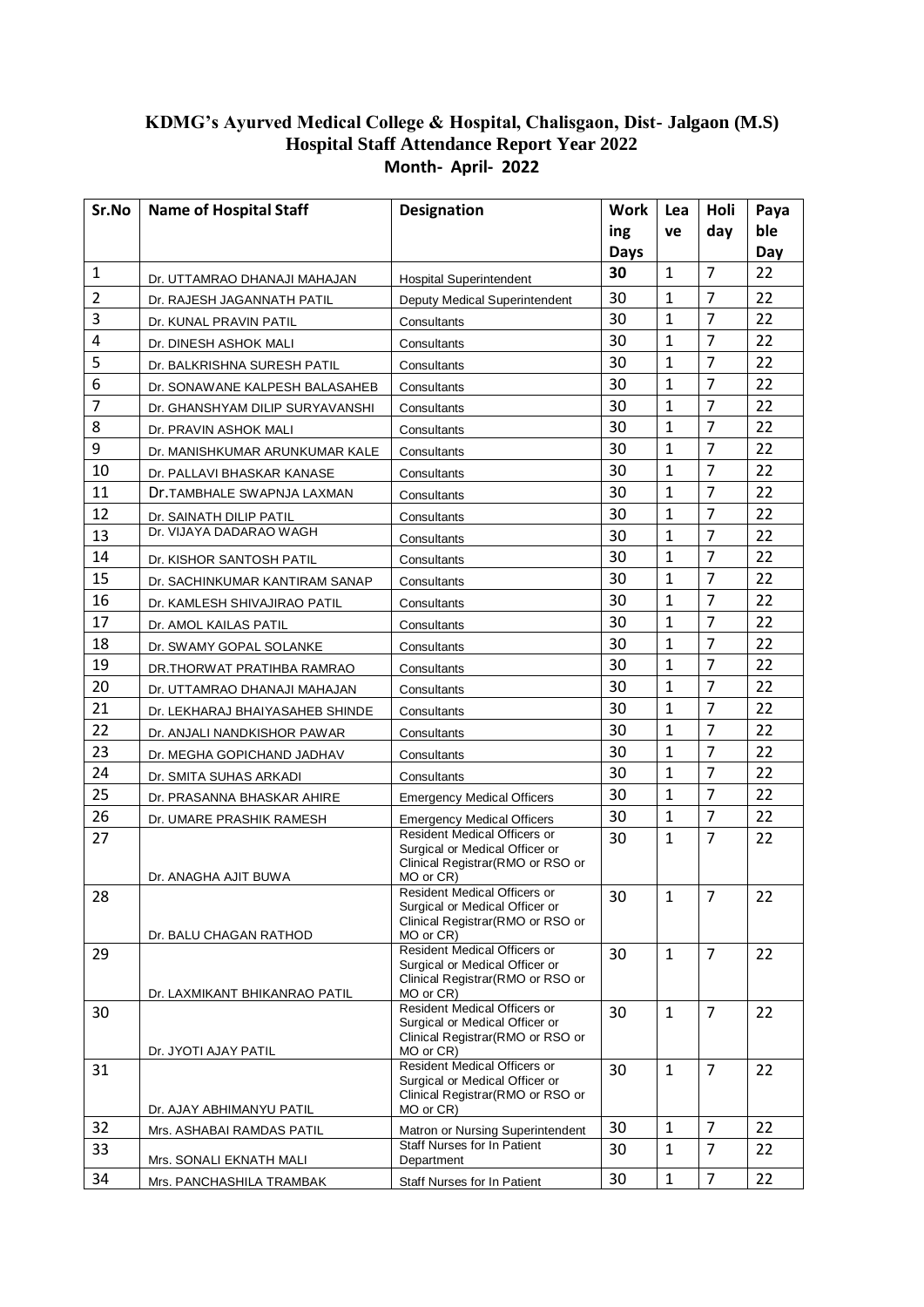|    | <b>BRAMHNE</b>                           | Department                                                            |          |                   |                |          |
|----|------------------------------------------|-----------------------------------------------------------------------|----------|-------------------|----------------|----------|
| 35 | Mrs. MANISHA VIJAY RAHASE                | <b>Staff Nurses for In Patient</b><br>Department                      | 30       | $\mathbf{1}$      | $\overline{7}$ | 22       |
| 36 | Mrs. SUMITRA VIJAY SHINDE                | <b>Staff Nurses for In Patient</b><br>Department                      | 30       | $\mathbf{1}$      | $\overline{7}$ | 22       |
| 37 | Mrs. SUNITA SANTOSH SHIRSATH             | Staff Nurses for In Patient<br>Department                             | 30       | $\mathbf{1}$      | $\overline{7}$ | 22       |
| 38 | Mrs. JYOTI GANESH MOHARIYA               | <b>Staff Nurses for In Patient</b><br>Department                      | 30       | $\mathbf{1}$      | $\overline{7}$ | 22       |
| 39 | Mrs. ARCHANA SUNIL JAGTAP                | Ward Boy or Ayah                                                      | 30       | $\mathbf{1}$      | $\overline{7}$ | 22       |
| 40 | Mr. SANJAY SONU MALI                     | Ward Boy or Ayah                                                      | 30       | $\mathbf{1}$      | $\overline{7}$ | 22       |
| 41 | Mr. SHANTARAM JULAL PATIL                | Ward Boy or Ayah                                                      | 30       | $\mathbf{1}$      | $\overline{7}$ | 22       |
| 42 | Mr. VISHAL PRATAP SONAWANE               | Pharmacists                                                           | 30       | 1                 | $\overline{7}$ | 22       |
| 43 | Mr. VISHAL MOHAN SONWANE                 | Pharmacists                                                           | 30       | $\mathbf{1}$      | $\overline{7}$ | 22       |
| 44 | Mr. DEVIDAS NARAYAN DAHALE               | <b>Dresser</b>                                                        | 30       | $\mathbf{1}$      | $\overline{7}$ | 22       |
| 45 | Mrs. MADHURI MAYUR KARPE                 | <b>Dresser</b>                                                        | 30       | $\mathbf{1}$      | $\overline{7}$ | 22       |
| 46 | Mr. GANESH MADHUKAR MAHAJAN              | Store Keeper                                                          | 30       | $\mathbf{1}$      | $\overline{7}$ | 22       |
| 47 | Mr. SACHIN RAJU KAKADE                   | <b>Office Staff</b>                                                   | 30       | $\mathbf{1}$      | $\overline{7}$ | 22       |
| 48 | Mr. CHINMAY ANIL PARKER                  | <b>Office Staff</b>                                                   | 30       | $\mathbf{1}$      | $\overline{7}$ | 22       |
| 49 | Mr. DNYANESHWAR KAUTIK MAHAJAN           | Dark-Room Attendant                                                   | 30       | $\mathbf{1}$      | $\overline{7}$ | 22       |
| 50 | Dr. PRAGNESH JASHVANT SHAH               | Medical Specialist (part time)                                        | 30       | $\mathbf 0$       | $\overline{7}$ | 04       |
| 51 | Dr. KAMAL R. AGRAWAL                     | Surgical Specialist (part time)                                       | 30       | $\mathbf{0}$      | $\overline{7}$ | 04       |
| 52 | Dr. VISHAL VISHNU PATIL                  | Obstetrician and Gynecologist<br>(part time)                          | 30       | $\mathbf 0$       | $\overline{7}$ | 04       |
| 53 | Dr. PANKITA PRAGNESH SHAH                | Pathologist (part time)                                               | 30       | 0                 | $\overline{7}$ | 04       |
| 54 | Dr. MANOJSINH SURESHSINH                 |                                                                       | 30       | 0                 | $\overline{7}$ | 04       |
| 55 | PARADESHI<br>Dr. SURYAVANSHI SACHINKUMAR | Anaesthesiologist (part time)                                         | 30       | 0                 | $\overline{7}$ | 04       |
| 56 | <b>GOPALRAO</b>                          | Opthalmologist (part time)                                            | 30       | 0                 | $\overline{7}$ | 04       |
| 57 | Dr. SUDHIR DAGADU BHADANE                | Pediatrician (part time)                                              | 30       | 0                 | $\overline{7}$ | 04       |
| 58 | Dr. NITIN APPASAHEB RAJE                 | Radiologist (part time)                                               | 30       | 0                 | $\overline{7}$ | 04       |
| 59 | Dr. SONALI ISHWAR MALI                   | Dentist (part time)                                                   | 30       | $\mathbf{1}$      | $\overline{7}$ | 22       |
| 60 | Mr. SAURABH EKNATH THAKHRE               | X-Ray Technician or Radiographer                                      |          |                   | $\overline{7}$ |          |
| 61 | Dr. NAINA PRASHANT CHAUDHARI             | Physiotherepist (part time)<br>Panchkarma Specialists (Teachers       | 30<br>30 | 0<br>$\mathbf{1}$ | $\overline{7}$ | 04<br>22 |
|    | Dr. VIJAYA DADARAO WAGH                  | of PanchKarma Teaching<br>Department                                  |          |                   |                |          |
| 62 | Dr. KALPESH JAGNNATH BAHALKAR            | House Officer or Clinical Registrar<br>or Senior Resident (Ayurvedic) | 30       | $\mathbf{1}$      | 7              | 22       |
| 63 | Mrs. DIPATI KAILAS DUBE                  | Panchkarma Nurse                                                      | 30       | $\mathbf{1}$      | $\overline{7}$ | 22       |
| 64 | Mrs. SHOBHA SACHIN KAKDE                 | Panchkarma Assistant                                                  | 30       | $\mathbf{1}$      | $\overline{7}$ | 22       |
| 65 | Mrs. LEELABAI ABHIMANYU JAGTAP           | Panchkarma Assistant                                                  | 30       | 1                 | $\overline{7}$ | 22       |
| 66 | Mr. PAWAN RAMKISHAN SHARMA               | Panchkarma Assistant                                                  | 30       | $\mathbf{1}$      | $\overline{7}$ | 22       |
| 67 | Mr. RITESH LAXMAN CHAUDHARI              | Panchkarma Assistant                                                  | 30       | $\mathbf{1}$      | $\overline{7}$ | 22       |
| 68 |                                          | Yoga teacher or expert (from<br>Swasthavritta and Yoga                | 30       | $\mathbf{1}$      | $\overline{7}$ | 22       |
| 69 | Dr. LEKHARAJ BHAIYYASAHEB SHINDE         | Department)<br>Shalya and Ksharsutra Therapy                          | 30       | $\mathbf{1}$      | $\overline{7}$ | 22       |
|    | Dr. KUNAL PRAVIN PATIL                   | Specialists (Teachers of Shalya<br>Department)                        |          |                   |                |          |
| 70 | Mrs. VANDANA DILIP PAGARE                | <b>Operation Theatre Attendant</b>                                    | 30       | $\mathbf{1}$      | $\overline{7}$ | 22       |
| 71 | Ms. RINA RAISING PARMAR                  | Nurses                                                                | 30       | $\mathbf{1}$      | $\overline{7}$ | 22       |
| 72 |                                          | Prasooti evum Stri Roga                                               | 30       | $\mathbf{1}$      | $\overline{7}$ | 22       |
|    | Dr. SACHINKUMAR KANTIRAM SANAP           | Specialists (Teachers of Prasooti<br>evum stri roga Department)       |          |                   |                |          |
| 73 | Mrs. DIPIKA KIRAN SONAR                  | Midwife                                                               | 30       | $\mathbf{1}$      | $\overline{7}$ | 22       |
| 74 | Mr. YOGESH AVDUT KULKARNI                | Laboratory Technicians                                                | 30       | $\mathbf{1}$      | $\overline{7}$ | 22       |
| 75 | Mr. TUSHAR SANJAY WAGH                   | Laboratory Technicians                                                | 30       | $\mathbf{1}$      | $\overline{7}$ | 22       |